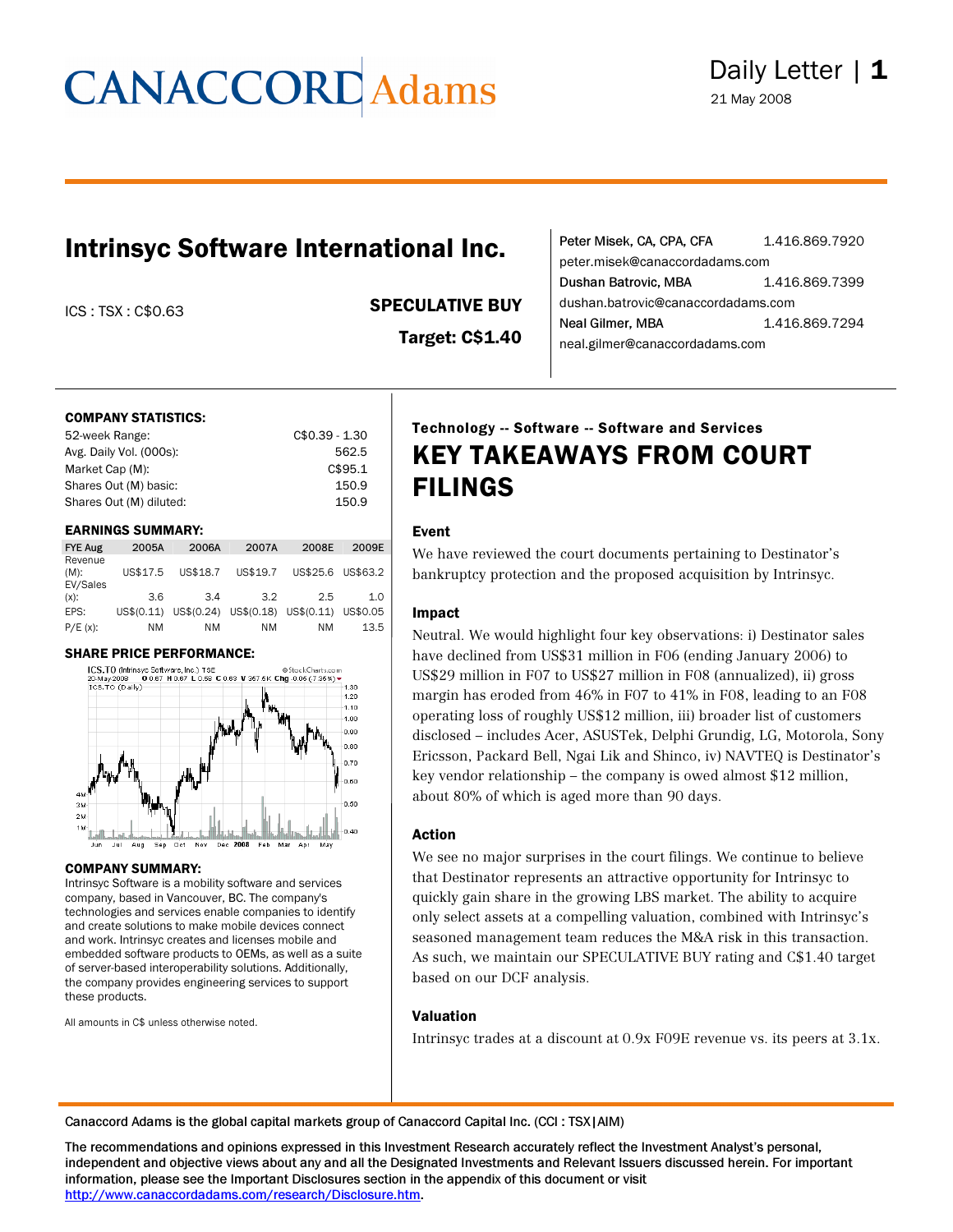#### Financials

Destinator sales have been declining over the past few years – from US\$31 million in F06 (ending January 2006) to US\$29 million in F07 and US\$27 million in F08 (annualized). Gross margin has eroded from 46% in F07 to 41% thus far in F08. Total expenses have been cut by about 10% in F08. As a result, Destinator's operating loss has stabilized at roughly \$12 million in F08. Destinator is rapidly bleeding cash, on the order of \$500K per month. With effectively zero cash on the balance sheet, Destinator will require the \$3.25 million in post petition financing to continue operations. The company's projected cash flow statement is shown below.

#### Figure 1: Destinator Abbreviated Income Statement

| US\$ (000's)              | 31-Jan-06 | 31-Jan-07 | 31-Oct-07 | Annualized |
|---------------------------|-----------|-----------|-----------|------------|
| <b>Sales</b>              | 30.994    | 29.074    | 20.241    | 26,988     |
| Gross Margin              | 13.127    | 13.480    | 8.367     | 11.156     |
| Gross Margin %            | 42%       | 46%       | 41%       | 41%        |
| <b>Operating Expenses</b> | 20.064    | 25.424    | 17,036    | 22.715     |

Source: Intrinsyc/Destinator court documents, adapted by Canaccord Adams

#### Timeline

We summarize the current timeline of proceedings as follows:

| <b>Figure 2: Schedule of Events</b>                                                                                   |                                                              |
|-----------------------------------------------------------------------------------------------------------------------|--------------------------------------------------------------|
| <b>Schedule of Events</b><br>Company to seek CCAA protection                                                          | Date                                                         |
| Monitor to seek provisional stay and financing relief in the US<br>under Chapter 15                                   | May 20th                                                     |
| Monitor to seek interim approval of bidding procedures in the US                                                      | May 21st                                                     |
| Monitor to seek order recognizing CCAA proceedings in the US and<br>final approval of biding procedures and financing | May 23rd                                                     |
| Date for receipt of competing bids<br><b>Auction Date</b><br>Canadian court approval date<br>US Court approval date   | June 10th<br>June 20th<br>June 25th<br>June 30th<br>July 1st |

Source: Intrinsyc/Destinator court documents, adapted by Canaccord Adams

#### Key Customers

The court documents provided a few other customers beyond those disclosed by Intrinsyc. The list includes Acer, ASUSTek, Delphi Grundig, LG, Motorola, Sony Ericsson, Packard Bell, Ngai Lik and Shinco. We would note that only ASUSTek appears on Destinator's list of five largest receivables accounts, which in aggregate represent 60% of the company's total.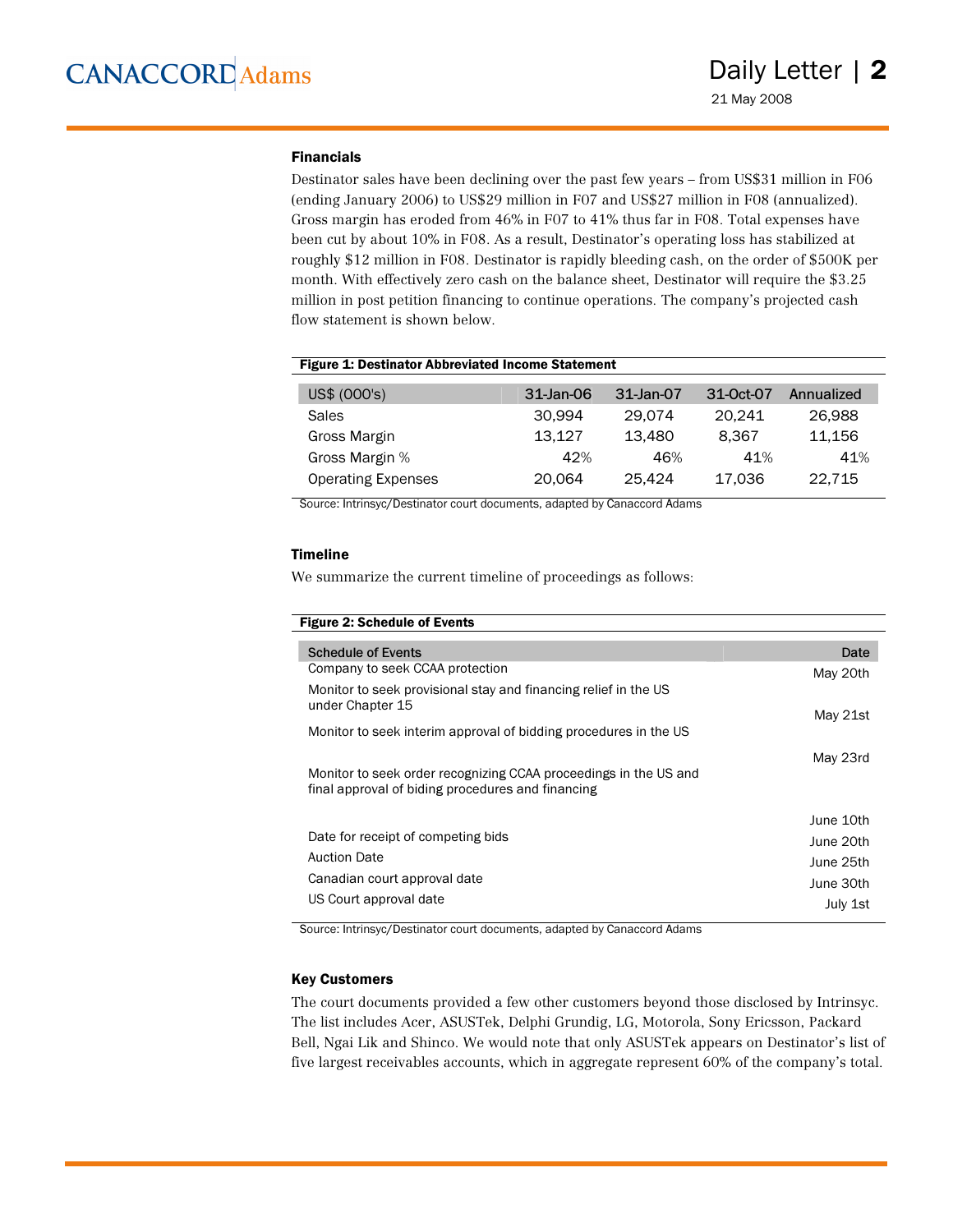21 May 2008

#### Figure 3: Customers

| Customer                                   | (US\$000s) |
|--------------------------------------------|------------|
| Support Plus US                            | 564        |
| ASUSTeK Computer Inc.                      | 432        |
| MLS Multimedia                             | 378        |
| Empresa Basileira de Solucoes de Mobilidad | 333        |
| Voxson Sales PTY Ltd.                      | 176        |
| Total                                      | 1,883      |

Source: Intrinsyc/Destinator court documents, adapted by Canaccord Adams

#### Vendor Relationships

Destinator's key vendor relationship is with map data provider, NAVTEQ. We believe the vast majority of Destinator's COGS are basically third party resale of NAVTEQ's data set. NAVTEQ is owed almost \$12 million, about 80% of which is aged more than 90 days. A mutual agreement between Intrinsyc and NAVTEQ on their go-forward relationship is a pre-requisite for consummation of the transaction.

| <b>Figure 4: Vendors</b>   |            |
|----------------------------|------------|
| <b>Vendors</b>             | (US\$000s) |
| NavTeq                     | 11,642     |
| Sensis PTY Ltd.            | 1,844      |
| Tele Atlas                 | 288        |
| Lingo Systems              | 64         |
| Mapinfo Australia PTY Ltd. | 60         |
| Total                      | 13,898     |
|                            |            |

Source: Intrinsyc/Destinator court documents, adapted by Canaccord Adams

#### Break Fee and Post Petition Financing

The break fee offered to Intrinsyc is \$463,000 (3% of purchase price) plus expense reimbursement to be capped at \$1.5 million. Intrinsyc will lead a post-petition financing round for Destinator based on the company's dire cash position. A total of \$3.25 million will be made available to Destinator, consisting of an initial \$2.5 million (\$2 million from ICS and \$0.5 million from GMP) followed by a \$0.75 million backstop funded by GMP and the debenture holders.

#### Closing Conditions

Key closing conditions for Intrinsyc include:

- Key customer and supplier contracts to either by assigned to ICS or ICS to enter into new agreements with each customer and supplier
- Acceptance of 85% of employees and 100% of key employees (5) to whom offers are made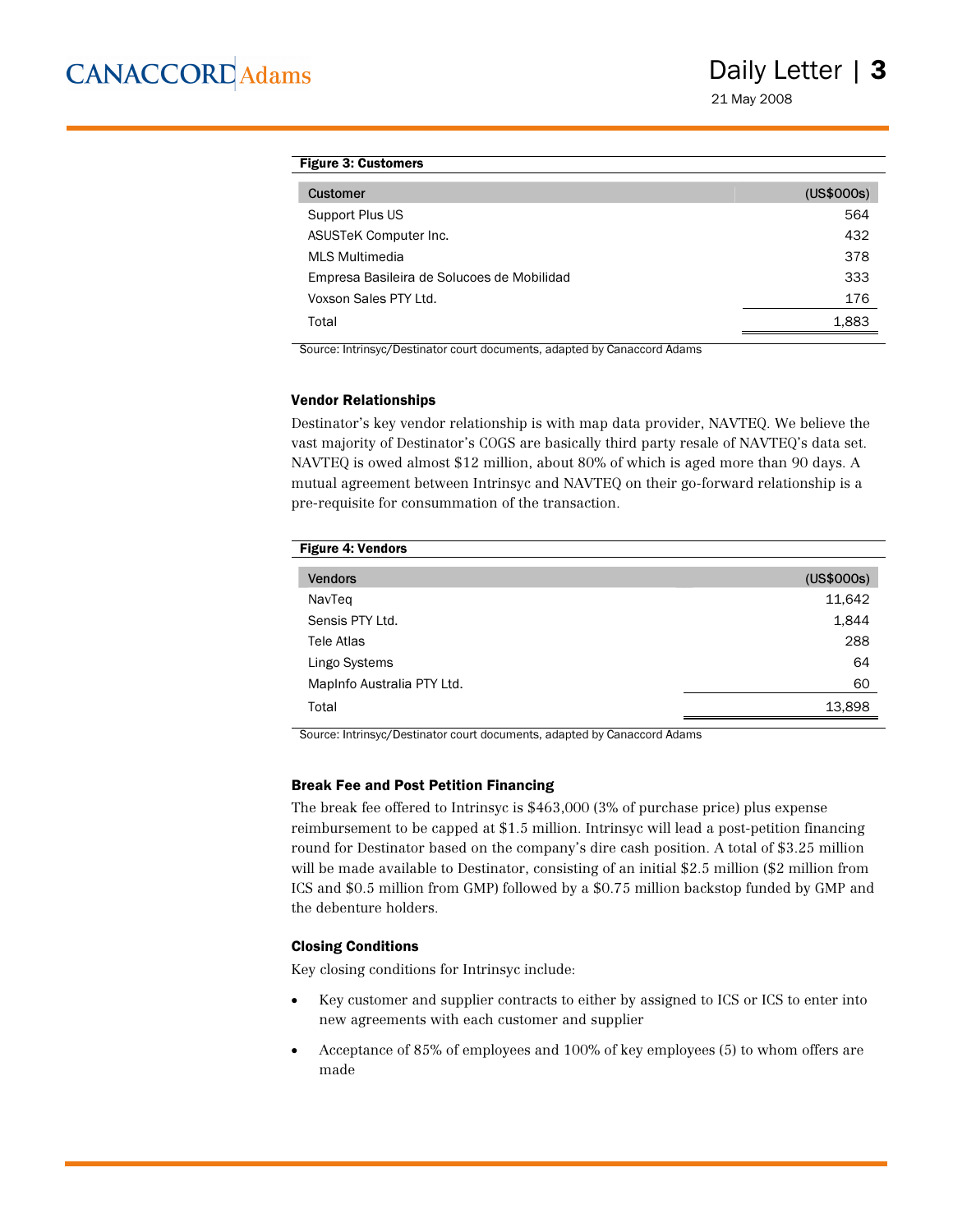- Working capital deficit cannot exceed \$2 million; any deficiency in excess of \$2 million to be satisfied from the holdback
- Delivery of audited 2008 financial statements or an exemption from ICS
- Orders from the Ontario and US courts vesting in ICS the purchased assets free and clear of all liens, claims and encumbrances
- No material adverse change to company's business

#### Liabilities

Destinator's only secured creditors are the debenture holders, who are owed an aggregate of about \$26 million, including accrued interest. Destinator issued the 12% secured convertibles in October 2006 for a total of \$21.6 million. The company has been in default on these debentures since October 31, 2007. The debenture holders have not yet made a formal demand for payment. There are a total of 63 debenture holders. About 8% of the debenture holders, representing 56% of the amount of the debentures are Destinator board members or officers. Deal consummation will require a two-thirds approval by the debenture holders.

Destinator's indebtedness to unsecured creditors totaled about \$19 million, the majority related to vendor obligations. The company's largest vendor by far is map data provider, NAVTEQ, which is currently owed almost \$12 million. Of this total, about \$9.5 million is aged greater than 120 days. NAVTEQ has issued a demand for payment on April 24, 2008

| US\$(000s)                 | 18-May-08 | 25-May-08 | $1$ -Jun-08 | 8-Jun-08 | 15-Jun-08 | 22-Jun-08 | 29-Jun-08 | <b>Total</b> |
|----------------------------|-----------|-----------|-------------|----------|-----------|-----------|-----------|--------------|
| Receipts                   | 197       | 50        | 102         | 486      | 125       | 150       | 135       | 1,245        |
|                            |           |           |             |          |           |           |           |              |
| <b>Disbursements</b>       |           |           |             |          |           |           |           |              |
| <b>COGS</b>                | 110       | 110       | 110         | 110      | 110       | 110       | 110       | 770          |
| <b>Employee Costs</b>      | 157       | 205       | 289         | 160      | 137       | 107       | 612       | 1,667        |
| <b>Professional Fees</b>   | 290       | 143       | 148         | 108      | 108       | 108       | 218       | 1,120        |
| Other                      | 292       | 131       | 174         | 74       | 37        | 62        | 227       | 996          |
| <b>Total Disbursements</b> | 849       | 589       | 720         | 452      | 391       | 387       | 1,166     | 4,554        |
| Net Cash Flow              | (652)     | (539)     | (618)       | 34       | (266)     | (237)     | (1.031)   | (3,309)      |
|                            |           |           |             |          |           |           |           |              |
| Opening Cash balance       | 59        | (593)     | (1, 132)    | (1,750)  | (1,716)   | (1,982)   | (2,219)   | 59           |
| Ending cash balance        | (593)     | (1, 132)  | (1,750)     | (1,716)  | (1,982)   | (2,219)   | (3,250)   | (3, 250)     |

#### Figure 5: Destinator Projected Cash Flow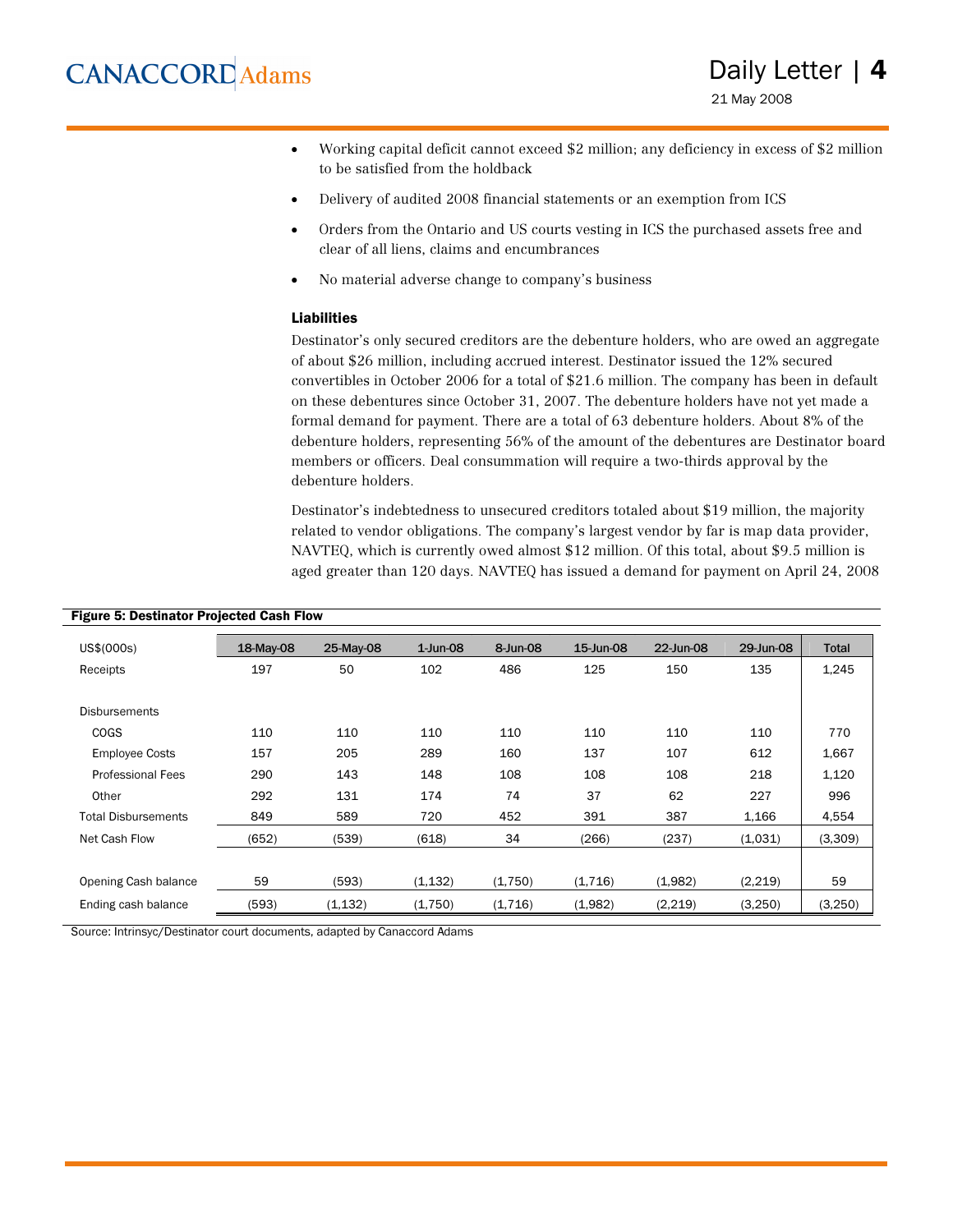### Daily Letter | 5

21 May 2008

| <b>Figure 6: Destinator Income Statement</b> |           |           |           |            |
|----------------------------------------------|-----------|-----------|-----------|------------|
| US\$ (000's)                                 | 31-Jan-06 | 31-Jan-07 | 31-Oct-07 | Annualized |
| Sales                                        | 30,994    | 29,074    | 20,241    | 26,988     |
| Cost of Sales                                | 17,867    | 15,594    | 11,874    | 15,832     |
| <b>Gross Profit</b>                          | 13,127    | 13,480    | 8,367     | 11,156     |
| Expenses                                     |           |           |           |            |
| Sales and marketing                          | 5,640     | 5,450     |           |            |
| Operations                                   | 2,029     | 1,697     |           |            |
| Research and development                     | 4,283     | 7,472     |           |            |
| General and administrative                   | 8,111     | 9,515     |           |            |
| Workforce reduction                          |           | 1,290     |           |            |
| <b>Total Expenses</b>                        | 20,064    | 25,424    | 17,036    | 22,715     |
| <b>Operating Loss</b>                        | (6,937)   | (11, 944) | (8,669)   | (11,559)   |
| Other items                                  | (6, 335)  | (2,608)   |           |            |
| Interest Expense                             | (5)       | (1, 125)  |           |            |
| Loss before income taxes                     | (13, 276) | (15, 677) |           |            |
| Income tax expense                           | 107       | 223       |           |            |
| Net loss for the year                        | (13, 383) | (15,901)  |           |            |
| Deficit, Beginning of year                   | (2,644)   | (16,027)  |           |            |
| Deficit, End of year                         | (16, 027) | (31,928)  |           |            |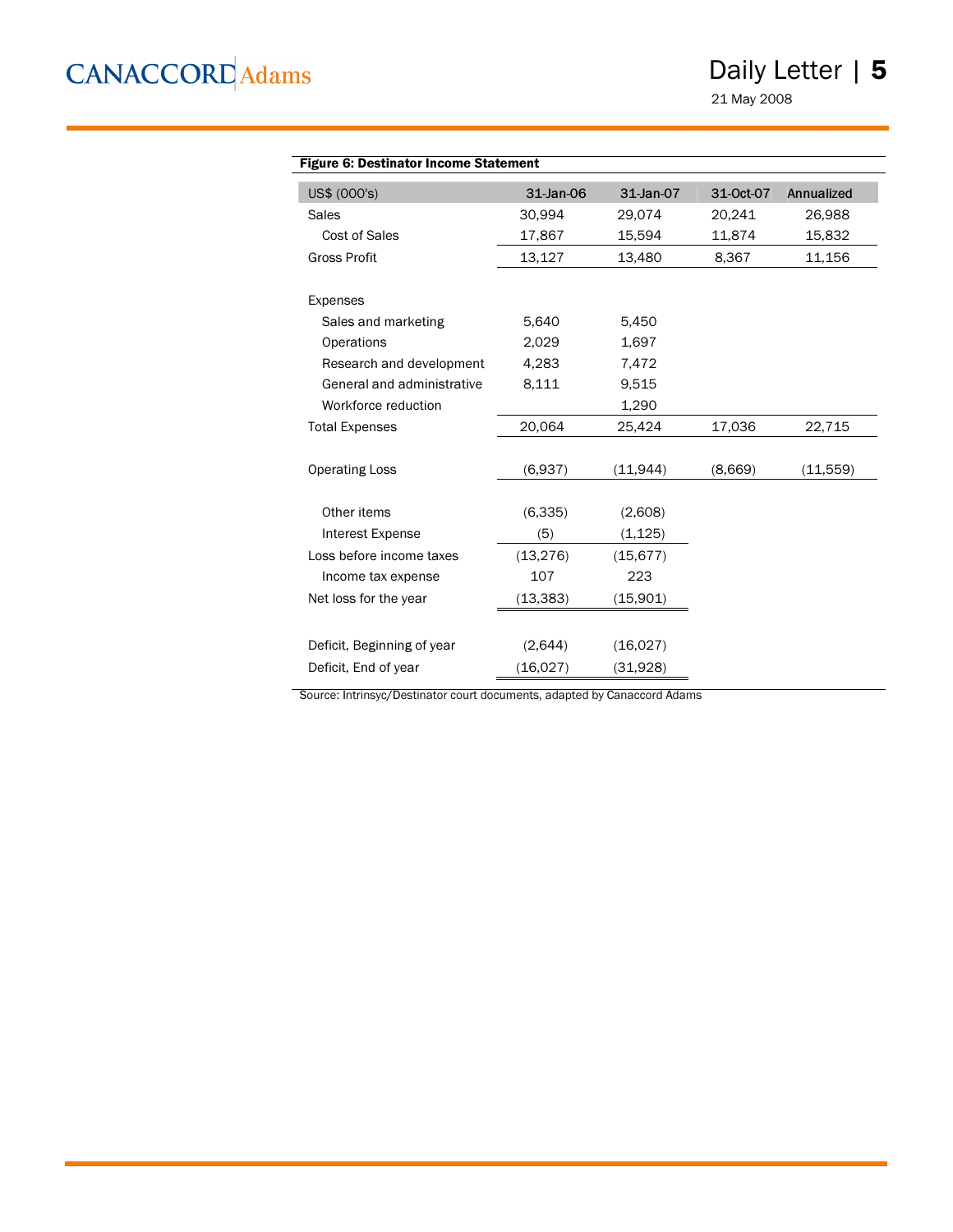Daily Letter | 6

21 May 2008

| <b>Figure 7: Destinator Balance Sheet</b>  |           |           |           |
|--------------------------------------------|-----------|-----------|-----------|
| US\$ (000s)                                | 31-Jan-06 | 31-Jan-07 | 31-Oct-07 |
| <b>Current Assets</b>                      |           |           |           |
| Cash and Cash Equivalents                  | 3.193     | 1,053     | 754       |
| Accounts Receivable                        | 8,717     | 7,507     | 6,583     |
| Inventory                                  | 100       | 59        | 128       |
| Prepaids and deposits                      | 319       | 1,261     | 1,294     |
| <b>Total Current Assets</b>                | 12,328    | 9,881     | 8,759     |
|                                            |           |           |           |
| <b>Restricted Cash</b>                     | 141       | 206       | 232       |
| <b>Capital Assets</b>                      | 2,314     | 2,548     | 2,129     |
| Intangible Assets                          | 424       | 348       | 291       |
| Goodwill                                   | 280       |           |           |
| <b>Future Income Taxes</b>                 | 52        | 176       | 428       |
| <b>Total Assets</b>                        | 3,212     | 3,278     | 3,080     |
|                                            |           |           |           |
| Liabilities                                |           |           |           |
| Accounts Payable (incl accrued liabilities | 13,549    | 11,055    | 14,396    |
| Other liabilities                          | 351       | 1,361     | 770       |
| Debentures                                 |           | 12,272    | 21,639    |
| <b>Total Liabilities</b>                   | 13,900    | 24,688    | 36,805    |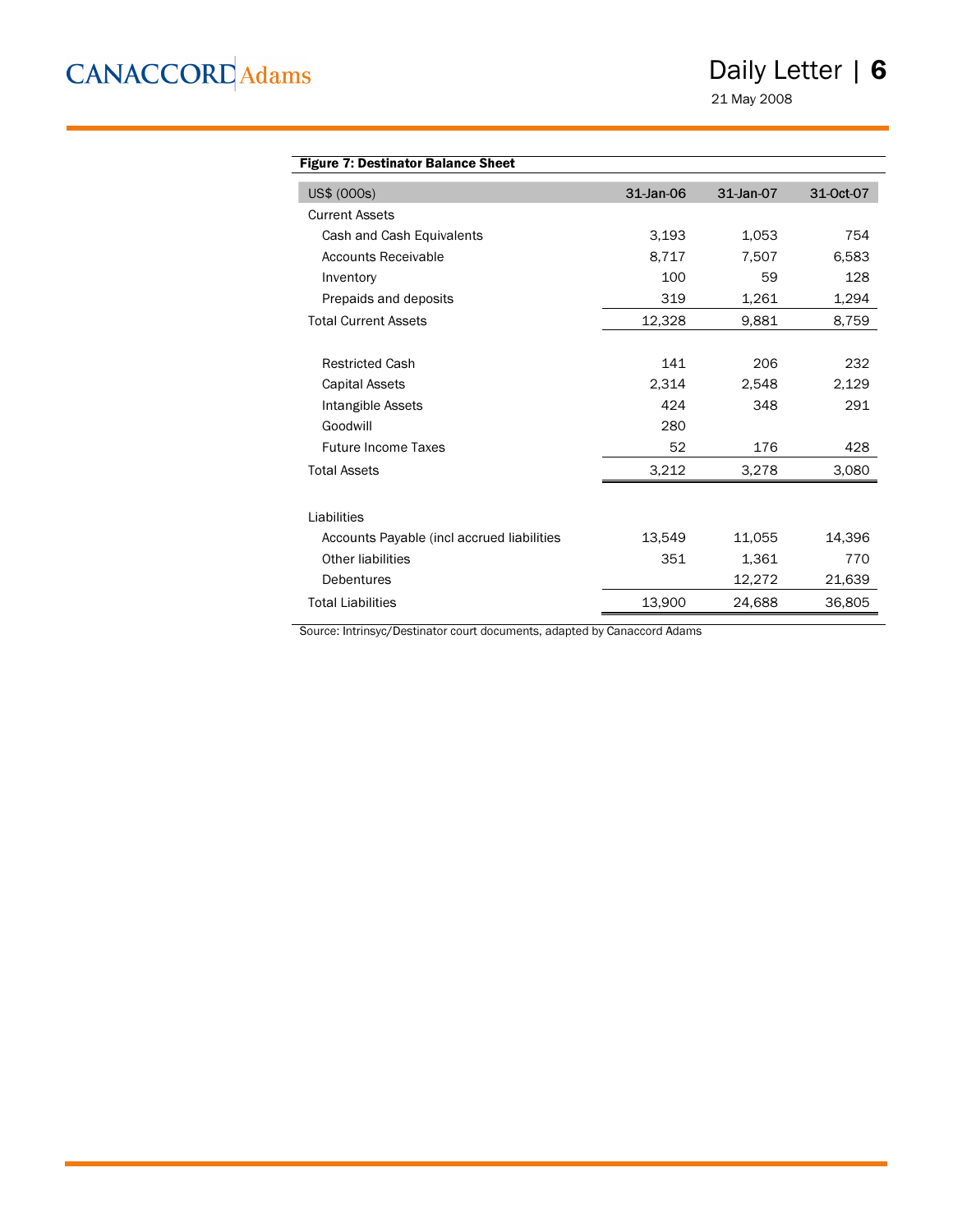Daily Letter | 7

21 May 2008

| <b>Figure 8: Destinator Cash Flow</b>    |                |           |
|------------------------------------------|----------------|-----------|
| US\$ (000s)                              | 31-Jan-06      | 31-Jan-07 |
| <b>Operating Cash Flows</b>              |                |           |
| Net Loss for the year                    | (13, 383)      | (15,901)  |
| Items not affecting cash                 | 6,485          | 3,123     |
| Changes in Non-cash working capital      | 1,220          | (1, 177)  |
| <b>CFO</b>                               | (5,678)        | (13, 955) |
| Financing                                |                |           |
| Issuance of Series B preferred shares    | 6,613          |           |
| Exercise of stock options                |                | 21        |
| Warrants issued                          | 197            |           |
| Issuance of convertible debentures       | 700            | 13,008    |
| <b>CFF</b>                               | 7,510          | 13,029    |
| Investing                                |                |           |
| <b>Restricted Cash</b>                   | (141)          | (65)      |
| Proceeds from disposal of capital assets | $\overline{2}$ | 3         |
| Purchase of capital assets               | (2, 298)       | (1, 152)  |
| <b>CFI</b>                               | (2, 438)       | (1,214)   |
| Net Cash outflow for the year            | (606)          | (2, 140)  |
| Cash, beginning of year                  | 3,800          | 3,193     |
| Cash, end of year                        | 3,193          | 1,053     |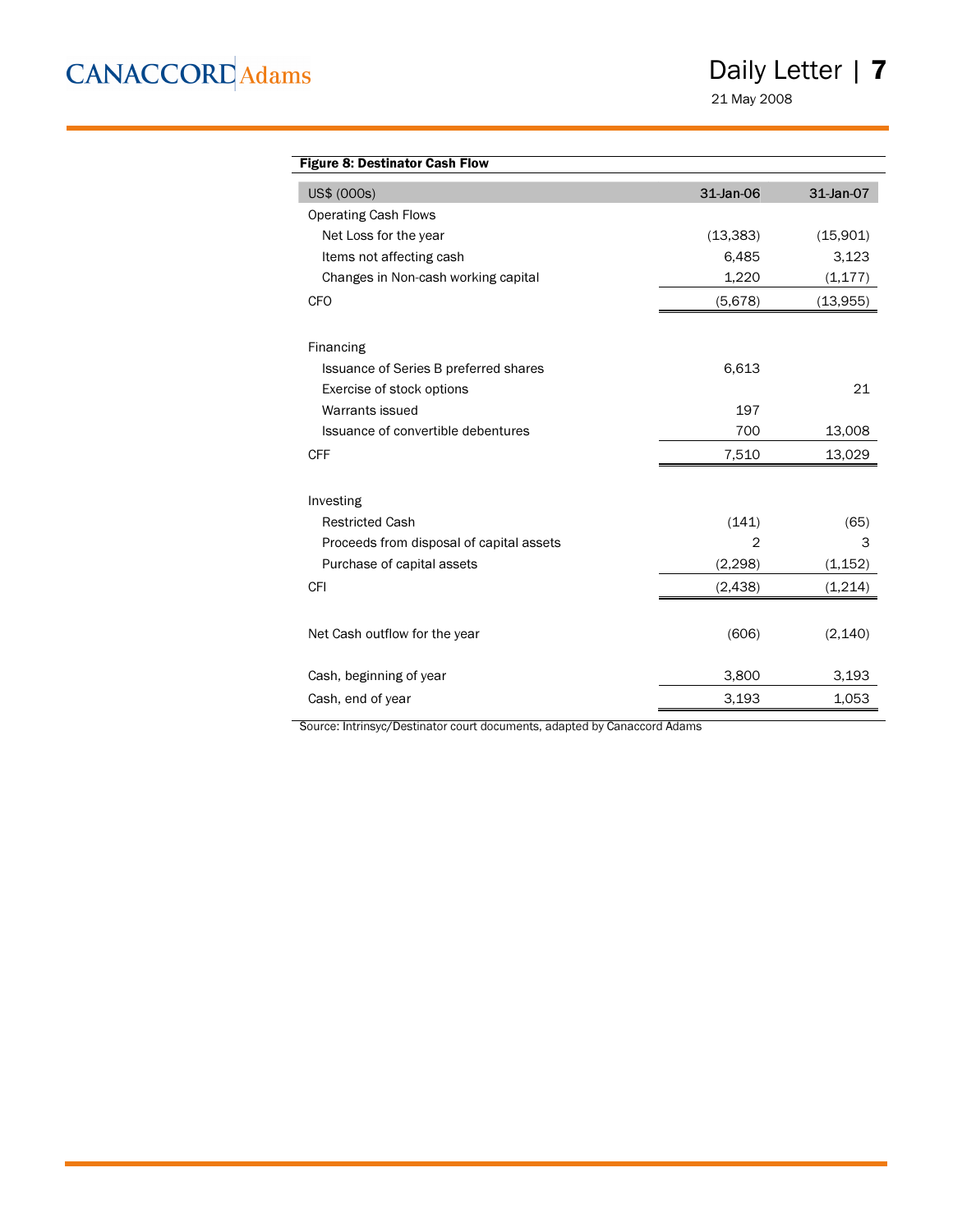### Daily Letter | 8

21 May 2008

| <b>Figure 9: Destinator Patents</b> |                                                                                             |                      |                                                         |
|-------------------------------------|---------------------------------------------------------------------------------------------|----------------------|---------------------------------------------------------|
| Patent or Application number        | <b>Title</b>                                                                                | Country              | Owner                                                   |
| (P)5043736                          | <b>Cellular Position Locating System</b>                                                    | <b>United States</b> | Destinator Technologies Intellectual<br>Properties Inc. |
| (A)2049818                          | <b>Cellular Position Locating System</b>                                                    | Canada               | Destinator Technologies Intellectual<br>Properties Inc. |
| (A)11/356,271                       | Systems, Methods and<br>Apparatuses for Continuous In-<br>Vehicle and Pedestrian Navigation | <b>United States</b> | Destinator Technologies Inc.                            |
| (A)PCT/EP2006/001544                | Systems, Methods and<br>Apparatuses for Continuous In-<br>Vehicle and Pedestrian Navigation | <b>PCT</b>           | Destinator Technologies Inc.                            |
| (A)95107422                         | Systems, Methods and<br>Apparatuses for Continuous In-<br>Vehicle and Pedestrian Navigation | Taiwan               | Destinator Technologies Inc.                            |
| (P)136207                           | An E-Mail Management System for<br>Wireless                                                 | Israel               | Destinator Technologies Inc.<br>(Canada)                |
| (P)136206                           | Modular Device Organizer                                                                    | <b>Israel</b>        | Destinator Technologies Inc.<br>(Canada)                |
| (P)132046                           | A Cartographic Display Accelerator<br>Method                                                | <b>Israel</b>        | Destinator Technologies Inc.<br>(Canada)                |
| (A)60/920,241                       | <b>Continuous Navigation System</b>                                                         | <b>United States</b> | Destinator Technologies Inc.                            |
| (A)11/824,234                       | Magnetometer Normaliztion (DCN)                                                             | <b>United States</b> | Destinator Technologies Inc.                            |
| (A)11/977,268                       | Route Calculation Based on Traffic<br>Events                                                | <b>United States</b> | Destinator Technologies Inc.                            |
| (A)11/974.391                       | Collaborative GPS/INS Integration<br>for Continuous Positioning and<br>Navigation           | <b>United States</b> | Destinator Technologies Inc.                            |
| (A)11/977,341                       | Generation in a Mobile Device of a<br>Traffic Map Based on Traffic<br>Messages              | <b>United States</b> | Destinator Technologies Inc.                            |
| 200620122261.1                      | <b>AGPS Positioning System</b>                                                              | China                | Destinator Technologies Inc. (China)                    |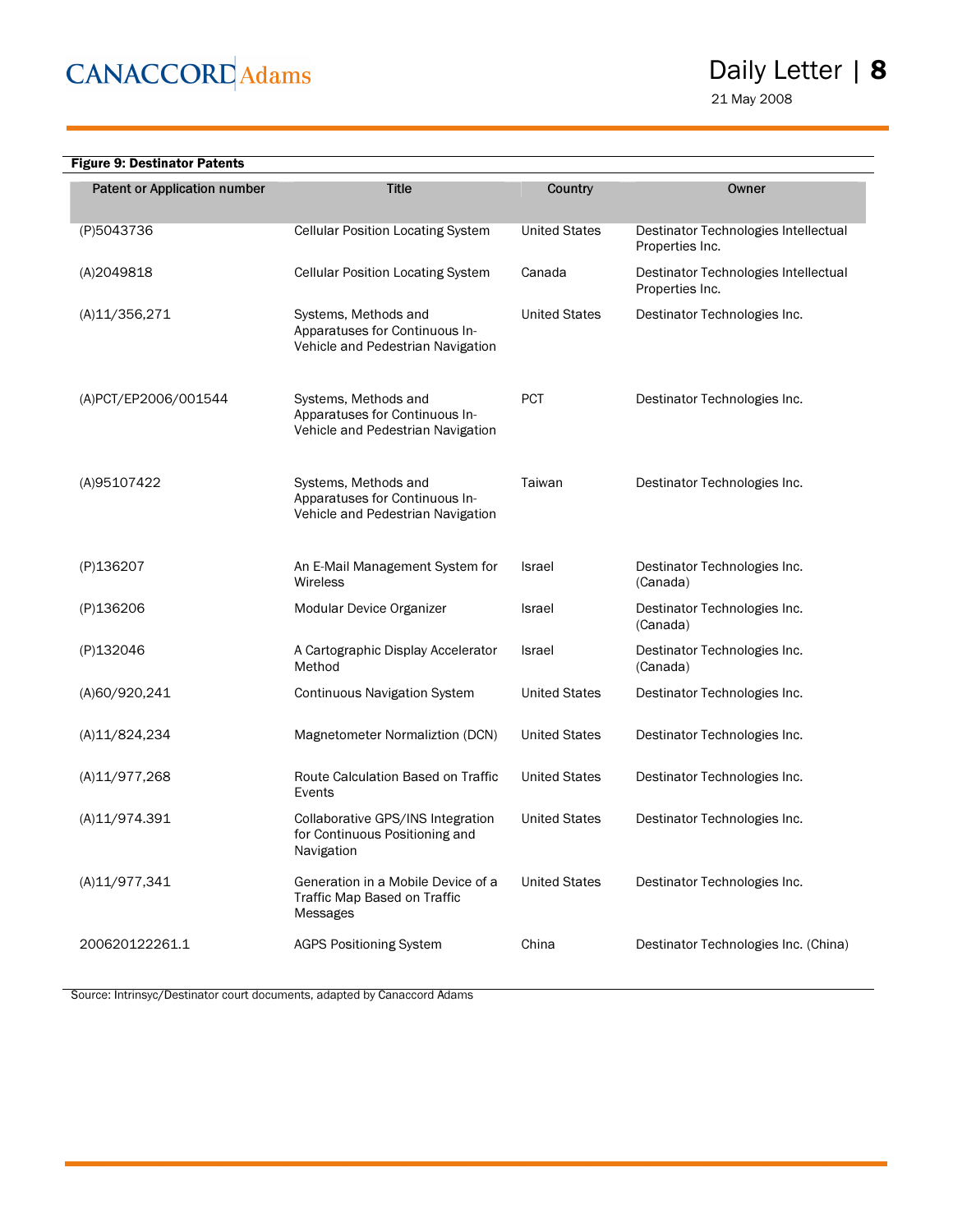### Valuation

Intrinsyc trades at a discount to peers on both an F09E EV/sales and P/E basis. The company trades at 0.9x F09E revenue vs. peers at 3.1x and 13x P/E vs. peers at 20x. Based on Intrinsyc's growth potential, we believe that the discount is not justified.

#### Figure 10: Comparables

|                    |              |         |             |        | Revenue |           |         | <b>EPS</b> |           |            | <b>EV/Sales</b> | P/E        |            |
|--------------------|--------------|---------|-------------|--------|---------|-----------|---------|------------|-----------|------------|-----------------|------------|------------|
|                    |              |         | <b>LAST</b> | 2008   | 2009    | Growth    | 2008    | 2009       | Growth    | <b>F08</b> | <b>F09</b>      | <b>F08</b> | <b>FO9</b> |
| Access             | 4813         | $:$ TSE | 300         | 33     | 38      | 16%       | 305     | 4,378      | <b>NM</b> | 4.8        | 4.1             | <b>NM</b>  | <b>NM</b>  |
| Call Genie         | GNE.         | :V      | \$0.54      | 8      | 25      | <b>NM</b> | $-0.20$ | $-0.05$    | <b>NM</b> | 2.9        | 0.9             | <b>NM</b>  | <b>NM</b>  |
| Esmertec           | <b>ESMN</b>  | $E$ B   | SFr. 9.05   | 46     | 60      | 30%       | 0.37    | 0.65       | 75%       | 4.4        | 3.3             | 24.2       | 13.8       |
| Red Hat            | <b>RHT</b>   | :N      | \$23.58     | 673    | 807     | 20%       | 0.80    | 0.89       | 12%       | 6.1        | 5.1             | 29.5       | 26.5       |
| Research In Motion | RIMM         | :Q      | \$138.61    | 11,667 | 15,992  | 37%       | 4.75    | 7.00       | 47%       | 6.5        | 4.8             | 29.2       | 19.8       |
| TrollTech          | <b>TROLL</b> | :OS     | 14.00 kr    | 293    | 386     | 32%       | 0.05    | 0.64       | <b>NM</b> | 2.2        | 1.7             | <b>NM</b>  | 22.0       |
| <b>Wind River</b>  | <b>WIND</b>  | :Q      | \$8.27      | 369    | 401     | 9%        | 0.43    | 0.53       | 24%       | 1.6        | 1.4             | 19.4       | 15.6       |
| Zi Corp            | ZIC          | :T      | \$0.52      | 15     | 15      | 3%        | 0.00    | 0.00       | <b>NM</b> | 1.6        | 1.5             | <b>NM</b>  | <b>NM</b>  |
| Average            |              |         |             |        |         | 21%       |         |            | 39%       | 4.1        | 3.1             | 25.6       | 19.5       |
| Median             |              |         |             |        |         | 25%       |         |            | 36%       | 4.4        | 3.3             | 26.7       | 19.8       |
| <b>Intrinsyc</b>   | ICS.         | :T      | \$0.63      | 26     | 63      | 147%      | $-0.11$ | 0.05       | $-320%$   | 2.3        | 0.9             | <b>NM</b>  | 12.6       |
| Intrinsyc          | ICS.         | :T      | \$1.40      | 26     | 63      | 147%      | $-0.11$ | 0.05       | $-320%$   | 6.9        | 2.8             | <b>NM</b>  | 28.0       |

Source: Bloomberg, Baseline, Canaccord Adams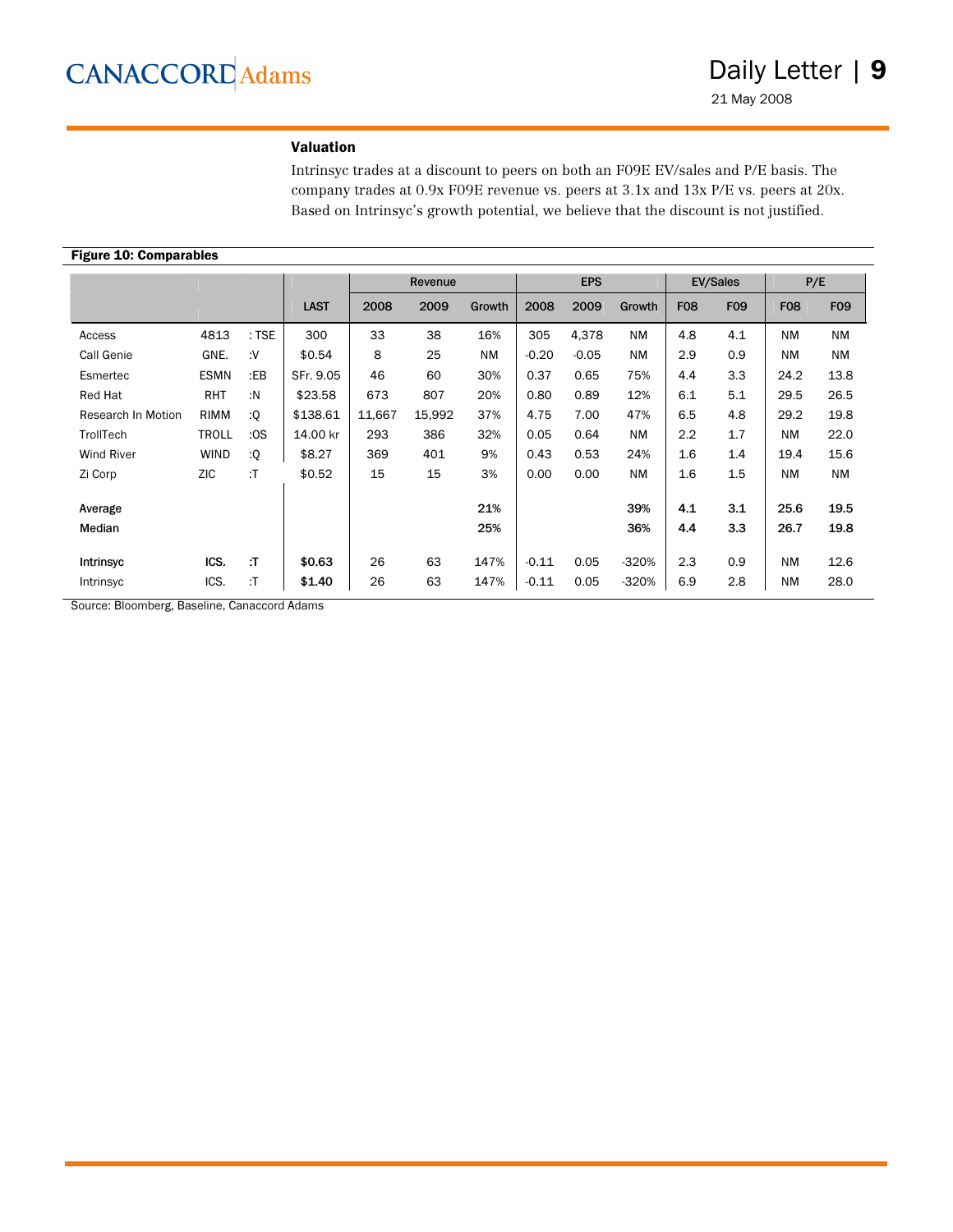#### Investment risks

The main risks to our outlook include the competitive environment intensifying, design wins taking longer than expected to close, design wins not translating into material revenue due to failed device launches, ESG division revenue erosion, and key management leaving the firm. Other risks include litigation, adverse F/X trends, slower-than-expected growth in the mobile device market, faster-than-expected ASP erosion at handset OEM/ODMs pressuring Intrinsyc's ASPs down significantly, and broader macroeconomic forces impacting the market.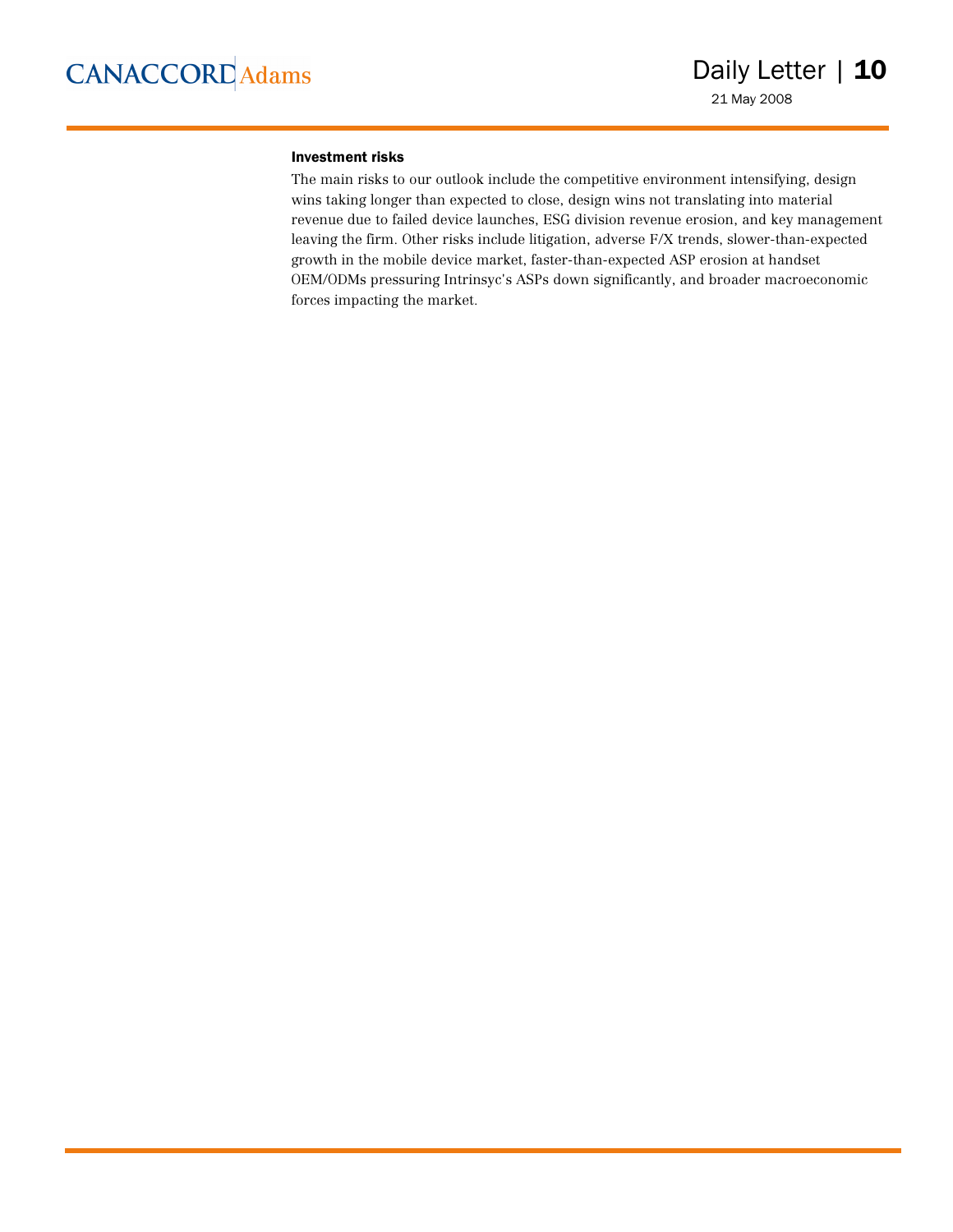### **APPENDIX: IMPORTANT DISCLOSURES**<br>**Analyst Certification:** Each author

Each authoring analyst of Canaccord Adams whose name appears on the front page of this investment research hereby certifies that (i) the recommendations and opinions expressed in this investment research accurately reflect the authoring analyst's personal, independent and objective views about any and all of the designated investments or relevant issuers discussed herein that are within such authoring analyst's coverage universe and (ii) no part of the authoring analyst's compensation was, is, or will be, directly or indirectly, related to the specific recommendations or views expressed by the authoring analyst in the investment research.

Site Visit: An analyst has visited Intrinsyc's material operations in Vancouver, BC, Canada. No payment or reimbursement was received from the issuer for the related travel costs.

#### Price Chart:\*



\* Price charts assume event 1 indicates initiation of coverage or the beginning of the measurement period.

| <b>Distribution of Ratings:</b>     |                                               | Coverage Universe |         | IB Clients |                                                                                                                                                                                                          |
|-------------------------------------|-----------------------------------------------|-------------------|---------|------------|----------------------------------------------------------------------------------------------------------------------------------------------------------------------------------------------------------|
| Global Stock Ratings                | Rating                                        | #                 | $\%$    | %          |                                                                                                                                                                                                          |
| (as of 1 May 2008)                  | Buy                                           | 330               | 61.6%   | 40.0%      |                                                                                                                                                                                                          |
|                                     | Speculative Buy                               | -61               | 11.4%   | 59.0%      |                                                                                                                                                                                                          |
|                                     | Hold                                          | 129               | 24.1%   | 19.4%      |                                                                                                                                                                                                          |
|                                     | Sell                                          | 16                | $3.0\%$ | 6.3%       |                                                                                                                                                                                                          |
|                                     |                                               | 536               | 100.0%  |            |                                                                                                                                                                                                          |
| <b>Canaccord Ratings</b><br>System: |                                               |                   |         |            | BUY: The stock is expected to generate risk-adjusted returns of over 10% during the next 12 months.<br>HOLD: The stock is expected to generate risk-adjusted returns of 0-10% during the next 12 months. |
|                                     |                                               |                   |         |            | SELL: The stock is expected to generate negative risk-adjusted returns during the next 12 months.                                                                                                        |
|                                     |                                               |                   |         |            | NOT RATED: Canaccord Adams does not provide research coverage of the relevant issuer.<br>"Risk-adjusted return" refers to the expected return in relation to the amount of risk associated with the      |
|                                     | designated investment or the relevant issuer. |                   |         |            |                                                                                                                                                                                                          |

#### Canaccord Adams Research Disclosures as of 21 May 2008

| чиш<br>. . | ™dı                             |                                        |
|------------|---------------------------------|----------------------------------------|
| Intring    | lnc.<br>.w<br>na<br>пwаrд<br>יי | $\mathbf{a}$<br>-<br><b>LAN</b><br>. . |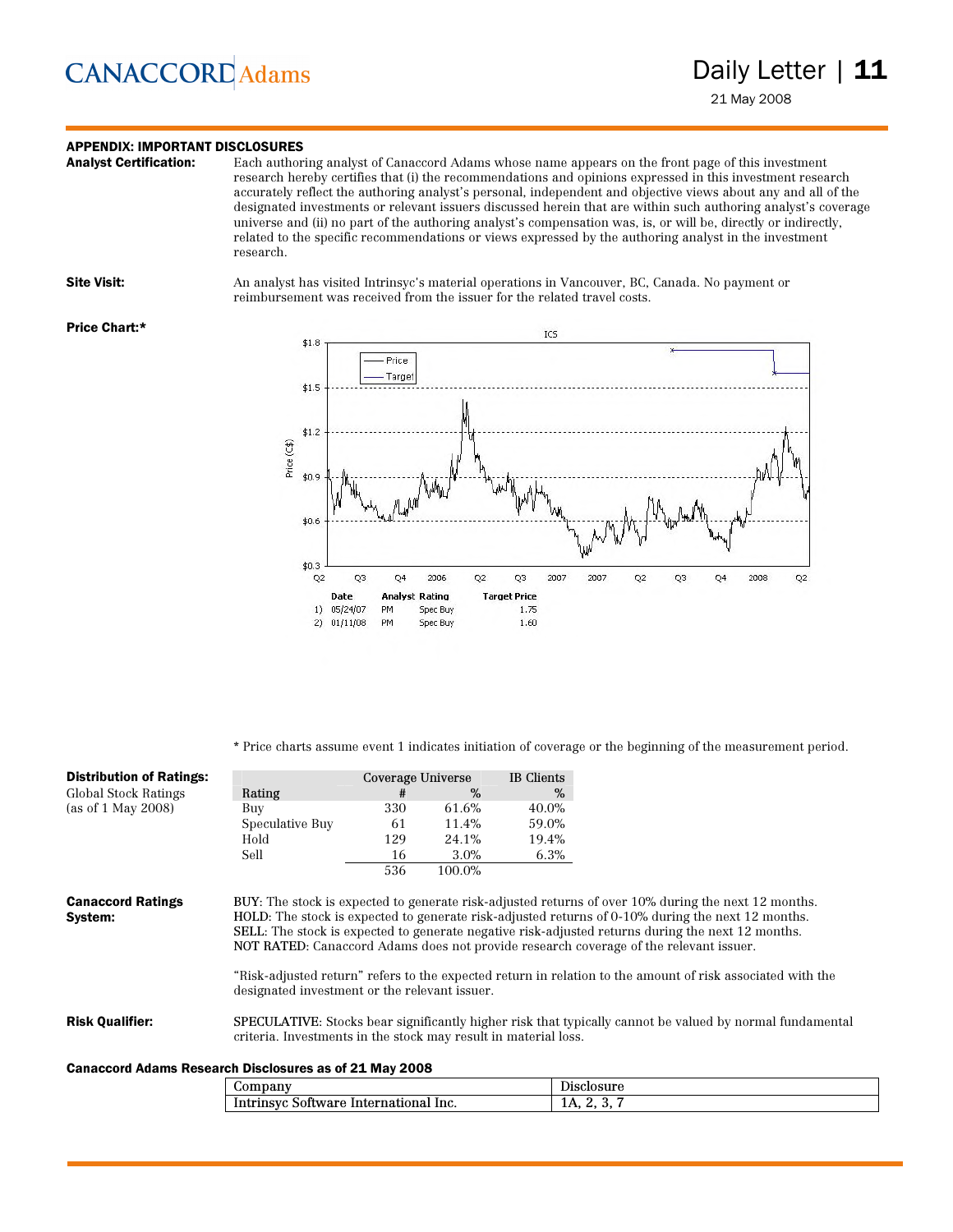- **1** The relevant issuer currently is, or in the past 12 months was, a client of Canaccord Adams or its affiliated companies. During this period, Canaccord Adams or its affiliated companies provided the following services to the relevant issuer:
	- A. investment banking services.
	- B. non-investment banking securities-related services.
	- C. non-securities related services.
- 2 In the past 12 months, Canaccord Adams or its affiliated companies have received compensation for Corporate Finance/Investment Banking services from the relevant issuer.
- **3** In the past 12 months, Canaccord Adams or any of its affiliated companies have been lead manager, co-lead manager or co-manager of a public offering of securities of the relevant issuer or any publicly disclosed offer of securities of the relevant issuer or in any related derivatives.
- 4 Canaccord Adams acts as corporate broker for the relevant issuer and/or Canaccord Adams or any of its affiliated companies may have an agreement with the relevant issuer relating to the provision of Corporate Finance/Investment Banking services.
- 5 Canaccord Adams or any of its affiliated companies is a market maker or liquidity provider in the securities of the relevant issuer or in any related derivatives.
- 6 In the past 12 months, Canaccord Adams, its partners, affiliated companies, officers or directors, or any authoring analyst involved in the preparation of this investment research has provided services to the relevant issuer for remuneration, other than normal course investment advisory or trade execution services.
- 7 Canaccord Adams intends to seek or expects to receive compensation for Corporate Finance/Investment Banking services from the relevant issuer in the next six months.
- 8 The authoring analyst, a member of the authoring analyst's household, or any individual directly involved in the preparation of this investment research, has a long position in the shares or derivatives, or has any other financial interest in the relevant issuer, the value of which increases as the value of the underlying equity increases.
- 9 The authoring analyst, a member of the authoring analyst's household, or any individual directly involved in the preparation of this investment research, has a short position in the shares or derivatives, or has any other financial interest in the relevant issuer, the value of which increases as the value of the underlying equity decreases.
- **10** Those persons identified as the author(s) of this investment research, or any individual involved in the preparation of this investment research, have purchased/received shares in the relevant issuer prior to a public offering of those shares, and such person's name and details are disclosed above.
- 11 A partner, director, officer, employee or agent of Canaccord Adams and its affiliated companies, or a member of his/her household, is an officer, or director, or serves as an advisor or board member of the relevant issuer and/or one of its subsidiaries, and such person's name is disclosed above.
- 12 As of the month end immediately preceding the date of publication of this investment research, or the prior month end if publication is within 10 days following a month end, Canaccord Adams or its affiliate companies, in the aggregate, beneficially owned 1% or more of any class of the total issued share capital or other common equity securities of the relevant issuer or held any other financial interests in the relevant issuer which are significant in relation to the investment research (as disclosed above).
- 13 As of the month end immediately preceding the date of publication of this investment research, or the prior month end if publication is within 10 days following a month end, the relevant issuer owned 1% or more of any class of the total issued share capital in Canaccord Adams or any of its affiliated companies.
- **14** Other specific disclosures as described above.

Canaccord Adams is the business name used by certain subsidiaries of Canaccord Capital Inc., including Canaccord Adams Inc., Canaccord Adams Limited, and Canaccord Adams, a division of Canaccord Capital Corporation. Clients of Canaccord Adams, in the past 12 months, may have been clients of Canaccord Capital Corporation, Canaccord Capital (Europe) Limited, Canaccord Capital Corporation USA Inc., and/or Adams Harkness Financial Group Ltd.

The authoring analysts who are responsible for the preparation of this investment research are employed by Canaccord Adams, a securities broker-dealer with principal offices located in Vancouver, Calgary, Toronto, Montreal (all Canada), Boston, New York, San Francisco (all US) and London (UK).

In the event that this is compendium investment research (covering six or more relevant issuers), Canaccord Adams and its affiliated companies may choose to provide specific disclosures of the subject companies by reference, as well as its policies and procedures regarding the dissemination of investment research. To access this material or for more information, please send a request to Canaccord Adams Research, Attn: Disclosures, P.O. Box 10337 Pacific Centre, 2200-609 Granville Street, Vancouver, BC, Canada V7Y 1H2 or disclosures@canaccordadams.com.

The authoring analysts who are responsible for the preparation of this investment research have received (or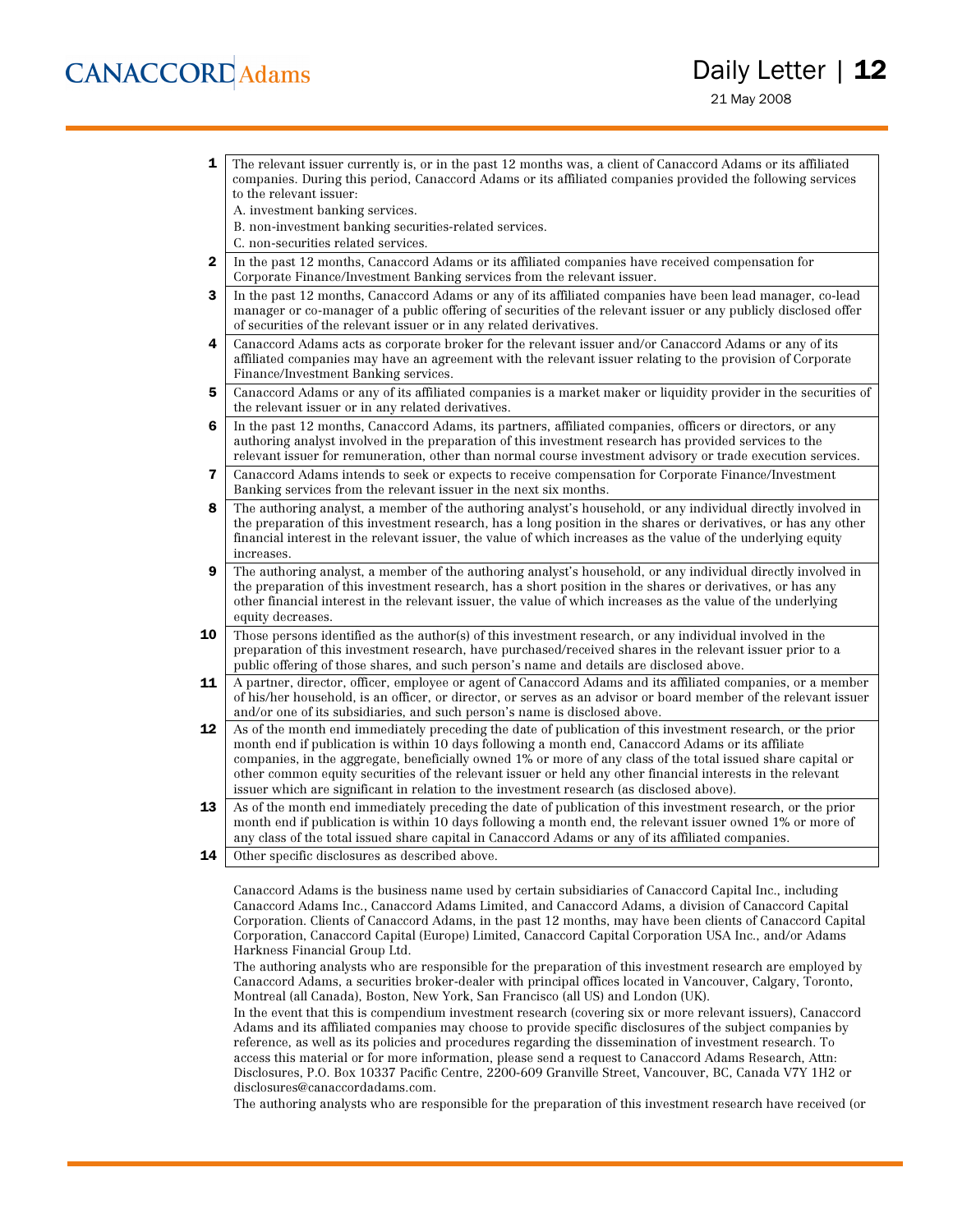21 May 2008

|                                                | will receive) compensation based upon (among other factors) the Corporate Finance/Investment Banking<br>revenues and general profits of Canaccord Adams. However, such authoring analysts have not received, and<br>will not receive, compensation that is directly based upon or linked to one or more specific Corporate<br>Finance/Investment Banking activities, or to recommendations contained in the investment research.<br>Canaccord Adams and its affiliated companies may have a Corporate Finance/Investment Banking or other<br>relationship with the company that is the subject of this investment research and may trade in any of the<br>designated investments mentioned herein either for their own account or the accounts of their customers, in<br>good faith or in the normal course of market making. Accordingly, Canaccord Adams or their affiliated<br>companies, principals or employees (other than the authoring analyst(s) who prepared this investment<br>research) may at any time have a long or short position in any such designated investments, Related<br>designated investments or in options, futures or other derivative instruments based thereon.<br>Some regulators require that a firm must establish, implement and make available a policy for managing<br>conflicts of interest arising as a result of publication or distribution of investment research. This investment<br>research has been prepared in accordance with Canaccord Adams' policy on managing conflicts of interest,<br>and information barriers or firewalls have been used where appropriate. Canaccord Adams' policy is<br>available upon request.<br>The information contained in this investment research has been compiled by Canaccord Adams from sources<br>believed to be reliable, but (with the exception of the information about Canaccord Adams) no representation<br>or warranty, express or implied, is made by Canaccord Adams, its affiliated companies or any other person<br>as to its fairness, accuracy, completeness or correctness. Canaccord Adams has not independently verified<br>the facts, assumptions, and estimates contained herein. All estimates, opinions and other information<br>contained in this investment research constitute Canaccord Adams' judgement as of the date of this<br>investment research, are subject to change without notice and are provided in good faith but without legal<br>responsibility or liability.<br>Canaccord Adams salespeople, traders, and other professionals may provide oral or written market<br>commentary or trading strategies to our clients and our proprietary trading desk that reflect opinions that are<br>contrary to the opinions expressed in this investment research. Canaccord Adams' affiliates, proprietary<br>trading desk, and investing businesses may make investment decisions that are inconsistent with the<br>recommendations or views expressed in this investment research.<br>This investment research is provided for information purposes only and does not constitute an offer or<br>solicitation to buy or sell any designated investments discussed herein in any jurisdiction where such offer or<br>solicitation would be prohibited. As a result, the designated investments discussed in this investment<br>research may not be eligible for sale in some jurisdictions. This investment research is not, and under no<br>circumstances should be construed as, a solicitation to act as a securities broker or dealer in any jurisdiction<br>by any person or company that is not legally permitted to carry on the business of a securities broker or<br>dealer in that jurisdiction. This material is prepared for general circulation to clients and does not have<br>regard to the investment objectives, financial situation or particular needs of any particular person. Investors<br>should obtain advice based on their own individual circumstances before making an investment decision. To<br>the fullest extent permitted by law, none of Canaccord Adams, its affiliated companies or any other person<br>accepts any liability whatsoever for any direct or consequential loss arising from or relating to any use of the<br>information contained in this investment research. |
|------------------------------------------------|---------------------------------------------------------------------------------------------------------------------------------------------------------------------------------------------------------------------------------------------------------------------------------------------------------------------------------------------------------------------------------------------------------------------------------------------------------------------------------------------------------------------------------------------------------------------------------------------------------------------------------------------------------------------------------------------------------------------------------------------------------------------------------------------------------------------------------------------------------------------------------------------------------------------------------------------------------------------------------------------------------------------------------------------------------------------------------------------------------------------------------------------------------------------------------------------------------------------------------------------------------------------------------------------------------------------------------------------------------------------------------------------------------------------------------------------------------------------------------------------------------------------------------------------------------------------------------------------------------------------------------------------------------------------------------------------------------------------------------------------------------------------------------------------------------------------------------------------------------------------------------------------------------------------------------------------------------------------------------------------------------------------------------------------------------------------------------------------------------------------------------------------------------------------------------------------------------------------------------------------------------------------------------------------------------------------------------------------------------------------------------------------------------------------------------------------------------------------------------------------------------------------------------------------------------------------------------------------------------------------------------------------------------------------------------------------------------------------------------------------------------------------------------------------------------------------------------------------------------------------------------------------------------------------------------------------------------------------------------------------------------------------------------------------------------------------------------------------------------------------------------------------------------------------------------------------------------------------------------------------------------------------------------------------------------------------------------------------------------------------------------------------------------------------------------------------------------------------------------------------------------------------------------------------------------------------------------------------------------------------------------------------------------------------------------------------------------------------------------------------------------------------------------------------------------------------------------------------------------------------------------------------------------------------------------------------------------------------------------------------------------------------------------------------------------------------------------------------------------------------------------------------------------------------------------------------------------------------------------------------------------------------------------------------------------------------------------------|
| <b>For Canadian Residents:</b>                 | This Investment Research has been approved by Canaccord Adams, a division of Canaccord Capital<br>Corporation, which accepts responsibility for this Investment Research and its dissemination in Canada.<br>Canadian clients wishing to effect transactions in any Designated Investment discussed should do so through<br>a qualified salesperson of Canaccord Adams, a division of Canaccord Capital Corporation in their particular<br>jurisdiction.                                                                                                                                                                                                                                                                                                                                                                                                                                                                                                                                                                                                                                                                                                                                                                                                                                                                                                                                                                                                                                                                                                                                                                                                                                                                                                                                                                                                                                                                                                                                                                                                                                                                                                                                                                                                                                                                                                                                                                                                                                                                                                                                                                                                                                                                                                                                                                                                                                                                                                                                                                                                                                                                                                                                                                                                                                                                                                                                                                                                                                                                                                                                                                                                                                                                                                                                                                                                                                                                                                                                                                                                                                                                                                                                                                                                                                                                              |
| <b>For United Kingdom</b><br><b>Residents:</b> | This Investment Research complies with of the Financial Services Authority's Handbook's chapter on Conduct<br>of Business and is approved by Canaccord Adams Limited, which is regulated and authorized by the<br>Financial Services Authority, in connection with its distribution in the United Kingdom. This material is not<br>for distribution in the United Kingdom to private customers, as defined under the rules of the Financial<br>Services Authority. Canaccord Adams Limited accepts responsibility for this Investment Research and its<br>dissemination in the United Kingdom. The information contained in this Investment Research is only<br>intended for distribution in the UK to persons who qualify as intermediate customers or market<br>counterparties, as defined under the rules of the Financial Services Authority.                                                                                                                                                                                                                                                                                                                                                                                                                                                                                                                                                                                                                                                                                                                                                                                                                                                                                                                                                                                                                                                                                                                                                                                                                                                                                                                                                                                                                                                                                                                                                                                                                                                                                                                                                                                                                                                                                                                                                                                                                                                                                                                                                                                                                                                                                                                                                                                                                                                                                                                                                                                                                                                                                                                                                                                                                                                                                                                                                                                                                                                                                                                                                                                                                                                                                                                                                                                                                                                                                     |
| <b>For United States</b><br><b>Residents:</b>  | Canaccord Adams Inc., a US registered broker-dealer, accepts responsibility for this Investment Research and<br>its dissemination in the United States. This Investment Research is intended for distribution in the United<br>States only to certain US institutional investors. US clients wishing to effect transactions in any Designated<br>Investment discussed should do so through a qualified salesperson of Canaccord Adams Inc.                                                                                                                                                                                                                                                                                                                                                                                                                                                                                                                                                                                                                                                                                                                                                                                                                                                                                                                                                                                                                                                                                                                                                                                                                                                                                                                                                                                                                                                                                                                                                                                                                                                                                                                                                                                                                                                                                                                                                                                                                                                                                                                                                                                                                                                                                                                                                                                                                                                                                                                                                                                                                                                                                                                                                                                                                                                                                                                                                                                                                                                                                                                                                                                                                                                                                                                                                                                                                                                                                                                                                                                                                                                                                                                                                                                                                                                                                            |
| <b>For European Residents:</b>                 | If this Investment Research is intended for disclosure in any jurisdiction other than the United Kingdom, the<br>US or Canada, then the relevant rules and regulatory requirements of that jurisdiction will apply.                                                                                                                                                                                                                                                                                                                                                                                                                                                                                                                                                                                                                                                                                                                                                                                                                                                                                                                                                                                                                                                                                                                                                                                                                                                                                                                                                                                                                                                                                                                                                                                                                                                                                                                                                                                                                                                                                                                                                                                                                                                                                                                                                                                                                                                                                                                                                                                                                                                                                                                                                                                                                                                                                                                                                                                                                                                                                                                                                                                                                                                                                                                                                                                                                                                                                                                                                                                                                                                                                                                                                                                                                                                                                                                                                                                                                                                                                                                                                                                                                                                                                                                   |